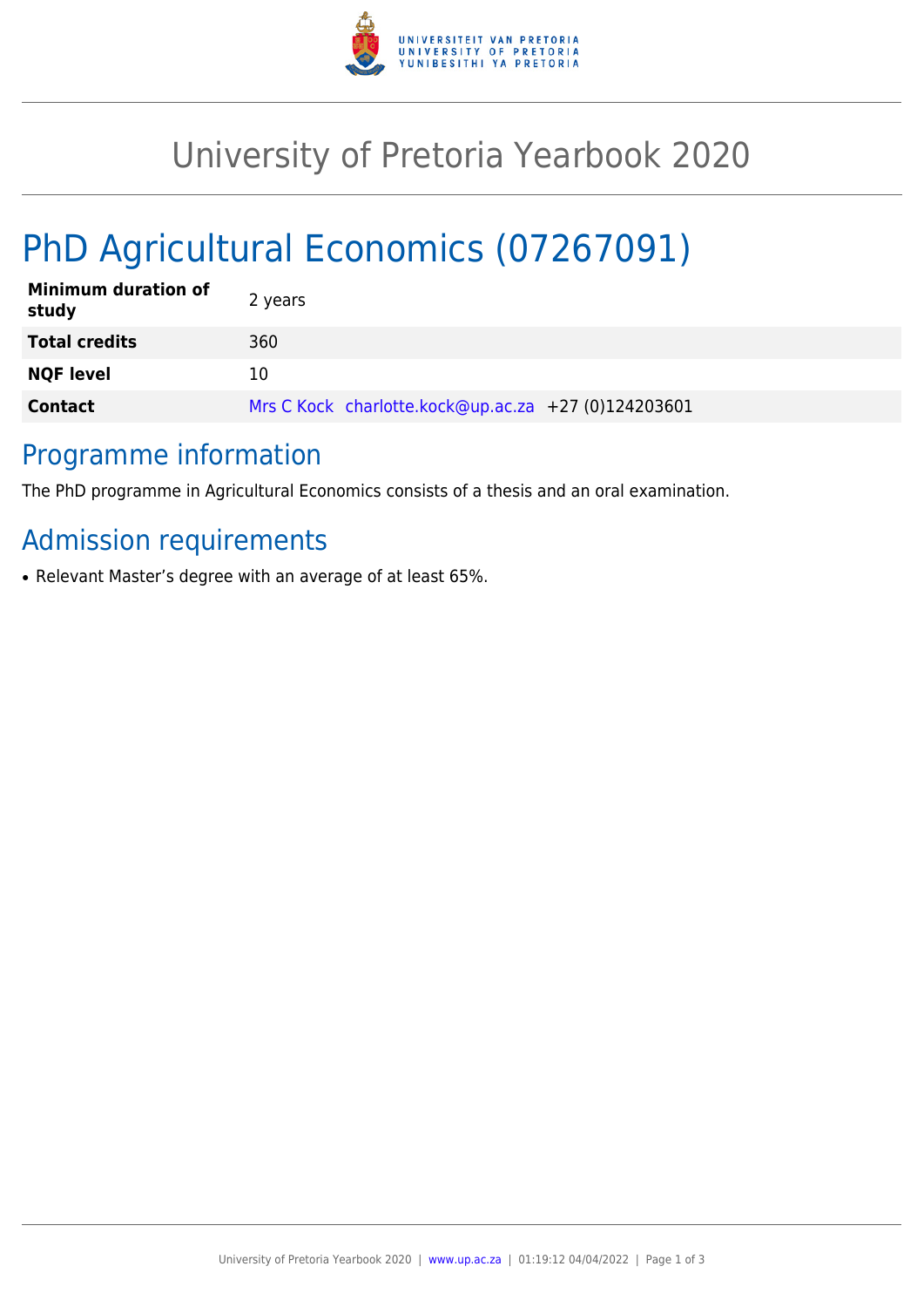

### Curriculum: Year 1

**Minimum credits: 360**

#### **Core modules**

[Thesis: Agricultural economics 990](https://www.up.ac.za/yearbooks/2020/modules/view/LEK 990) (LEK 990) - Credits: 360.00